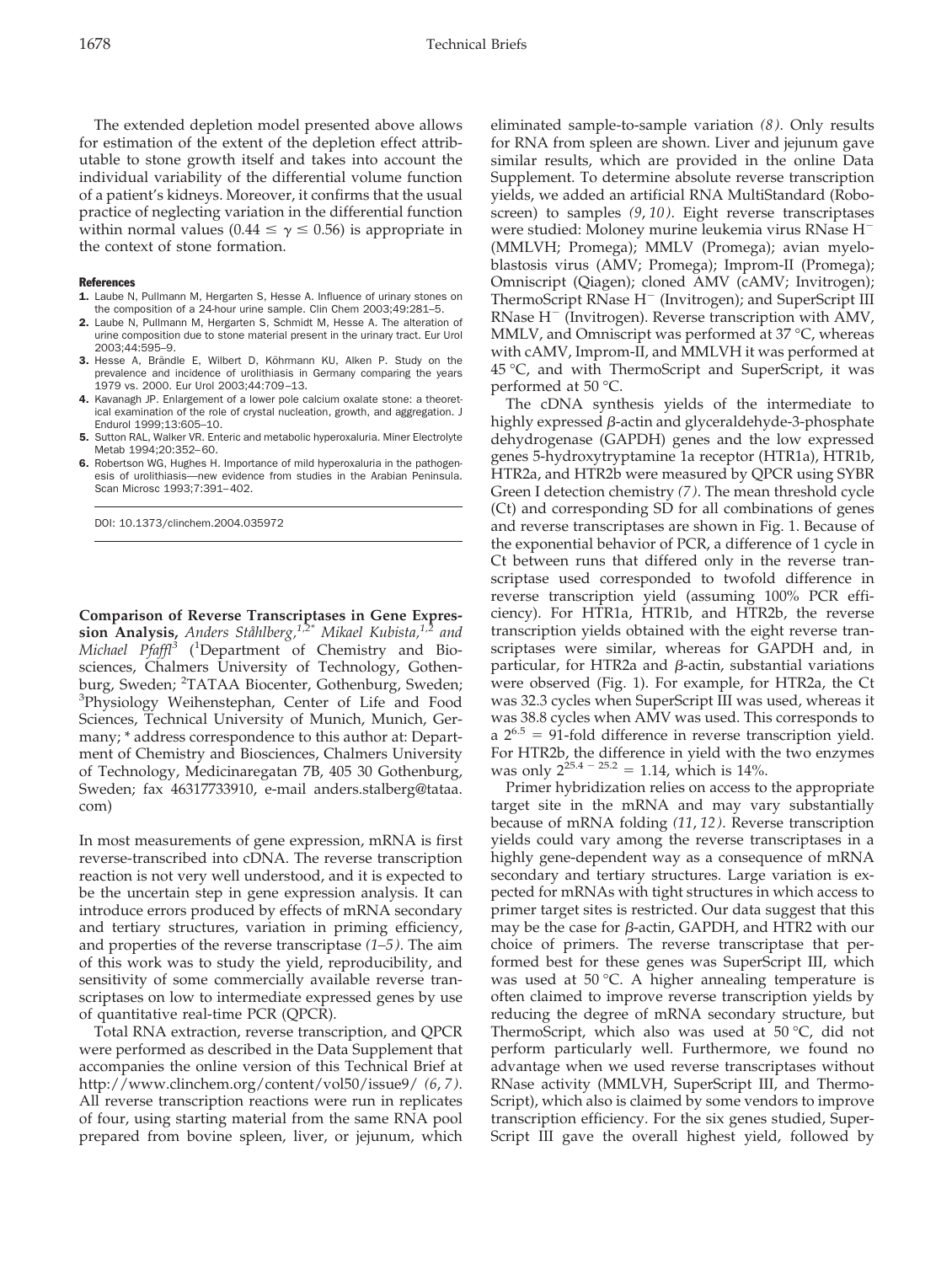

Fig. 1. QPCR Ct values reflecting the amounts of cDNA produced by the reverse transcriptases, with total RNA from spleen as input material. *Error bars* indicate SD of samples run in quadruplicate. Yields relative to the least efficient reverse transcriptase, expressed in number of cDNA copies (assuming 100% PCR efficiency), are indicated by the *right-hand y axis*. The reverse transcriptases are as follows: (*left* to *right*) MMLV, MMLVH, AMV, Improm-II (*Improm*); Omniscript (*Omni*), cAMV, ThermoScript (*Thermo*), and SuperScript III (*Super*).

MMLVH and cAMV. AMV gave the poorest yield. The reproducibility, represented as SD of repeated experiments (Fig. 1), was very high with all reverse transcriptases for all genes studied but HTR2a. This could be attributable to statistical variation at low copy numbers for HTR2a, which is expressed at very low yield *(13)*.

For absolute determination of reverse transcription yields, the systems were calibrated by addition of RNA/ DNA MultiStandard molecules (Roboscreen) of known concentrations. The reverse transcription yield is defined as:

$$
Yield \text{ (%)} = \frac{n_{cDNA}}{n_{mRNA}} \times 100 \tag{1}
$$

 $n<sub>mRNA</sub>$  is the number of mRNA molecules of a particular gene in the test sample, and  $n_{cDNA}$  is the number of cDNA copies for that mRNA that are produced by reverse transcription. From the calibration curve of the DNA MultiStandard (10–106 DNA molecules), we obtain *(14)*:

$$
Ct = 38.34 - 3.49 \times \log(n_{cDNA})
$$
 (2)

The slope  $(-3.49)$  reflects a PCR efficiency of 93%. When we instead added RNA MultiStandard with the same sequence as the DNA standard to the test samples and reverse transcribed it before QPCR, the reverse transcription yield could be calculated as:

Yield (%) = 
$$
\frac{10^{-\left(\frac{Ct - 38.34}{3.49}\right)}}{n_{mRNA}} \times 100
$$
 (3)

When we added  $10^4$ -10<sup>6</sup> RNA molecules, we obtained similar reverse transcription yields, whereas with  $10<sup>3</sup>$ RNA molecules, the yields were substantially higher (Table 1). This is probably an artifact attributable to too few RNA molecules (diluted 1:29) in the final running solution and formation of primer-dimer products detected by SYBR Green I chemistry. The latter may be avoided by use of specific probes. These data were therefore not considered when we calculated mean yields.

The detection of rare mRNA transcripts is often an issue. The yield of low-abundance mRNA has been